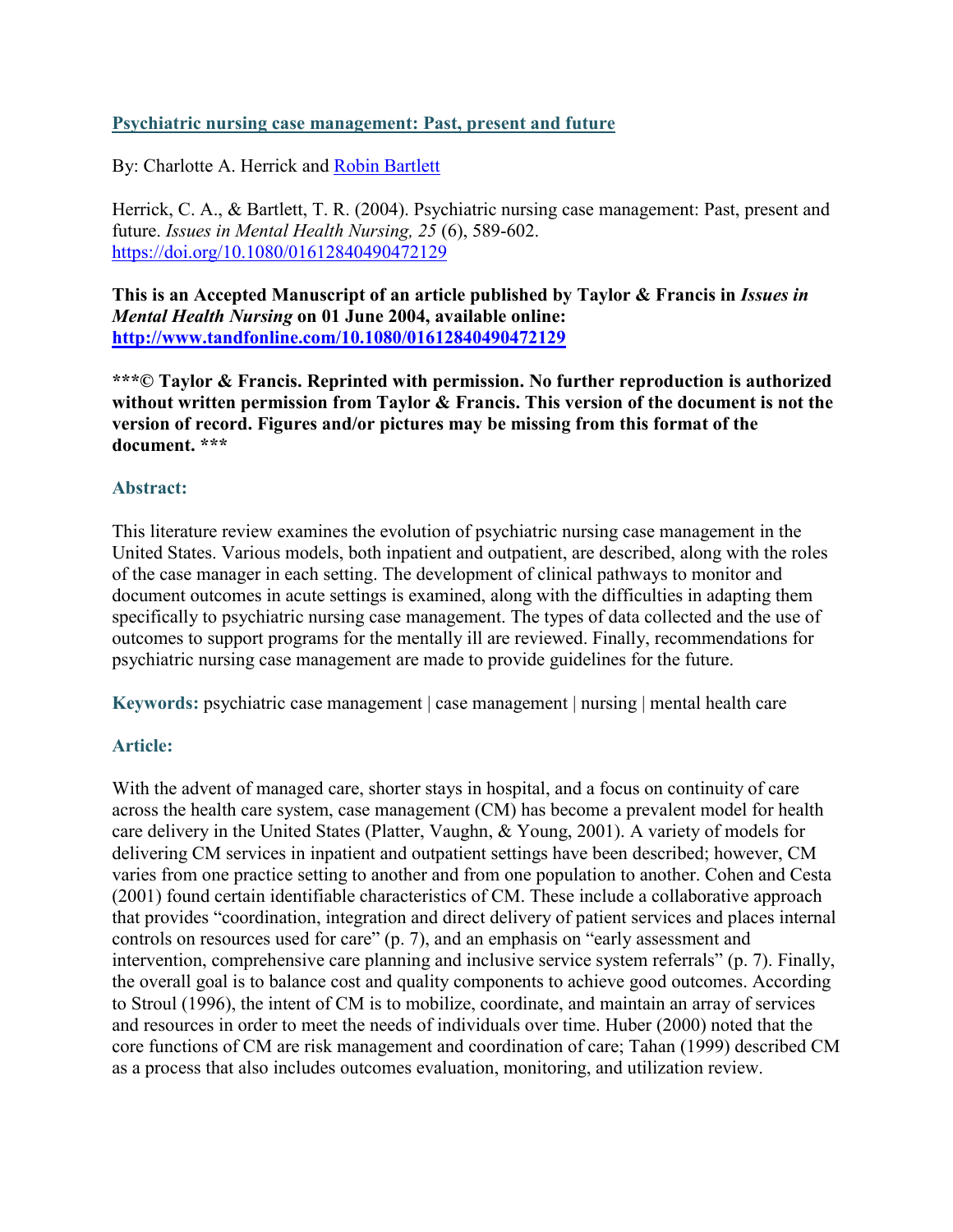Although psychiatric nursing case management (PNCM) was developed following deinstitutionalization as an essential component of a community support system for the mentally ill, only recently has CM become a part of inpatient psychiatric services. This review examines the evolution of psychiatric nursing CM. Various models, both inpatient and outpatient are described, along with the roles of the case manager. The development of clinical pathways (CPs) to monitor and document outcomes in acute settings is examined, along with the difficulties in adapting them to PNCM. The types of data collected and the use of outcomes to support programs for the mentally ill are examined; finally, recommendations for PNCM are made to provide guidelines for the future.

# **THE EVOLUTION OF PSYCHIATRIC/MENTAL HEALTH CASE MANAGEMENT (PCM)**

PCM first occurred during the 1950s when U.S. veterans returning from World War II experienced psychiatric problems. Since that time, the Veterans' Administration has provided a model for PCM which addressed veterans' needs for social services, health, and mental health (Kersbergen, 1996). According to Tahan (1998), the concept of a continuum of care emerged, with emphasis on providing client-centered, coordinated, and comprehensive care for psychiatric patients. During the 1970s, CM services were developed in community mental health (CMH) centers across the nation, to provide psychiatric support for patients adjusting to the community after living in state hospitals for years. CM programs for the chronically mentally ill (CMI) were staffed by nurses, social workers, and paraprofessionals (Herrick, 1985). According to Kersbergen (1996), "Deinstitutionalization of the mentally ill and disabled in the 1970s had a major impact on the refinement of the case management process" (p. 170). In the late 1970s, federal support came for the establishment of CM programs in CMH centers through legislation stipulating that the mentally ill must be assigned a program coordinator. CM was considered critical to integration of services for the deinstituionalized (Kersbergen, 1996).

Since the 1970s the goal of PCM has been to keep the client in "the community and out of the restrictive and costly environment of the hospital" (Platter, Vaughn, & Young, 2001, p. 92). Although CM was perceived as important for adult psychiatric patients as early as the 1950s, CM services for children and adolescents were unavailable until the 1980s. The Child and Adolescent Service System Program (CASSP) was established by the federal government in 1984 to help state mental health departments coordinate care for severely emotionally disturbed (SED) children, adolescents, and their families. Interagency projects were federally funded to address a fragmented system of care, under the auspices of CASSP. System of care (SOC) projects established CM services that included assessment, coordination of care, advocacy, and referrals to community resources. Additional services expected from case managers included outreach to homes, crisis intervention, teaching parents child management skills, medication monitoring, acting as liaison to schools serving SED children, and establishment of day treatment programs (Pearson, 1995).

The Education of the Handicapped Act Amendments of 1986 (P.L. 99-457) was passed to improve services, including mental health services, to infants and toddlers with special needs and their families. Public Law 102-321 (ADAMHA Reorganization Act, 1992) authorized the establishment of the Center for Mental Health Services, which provided program grants to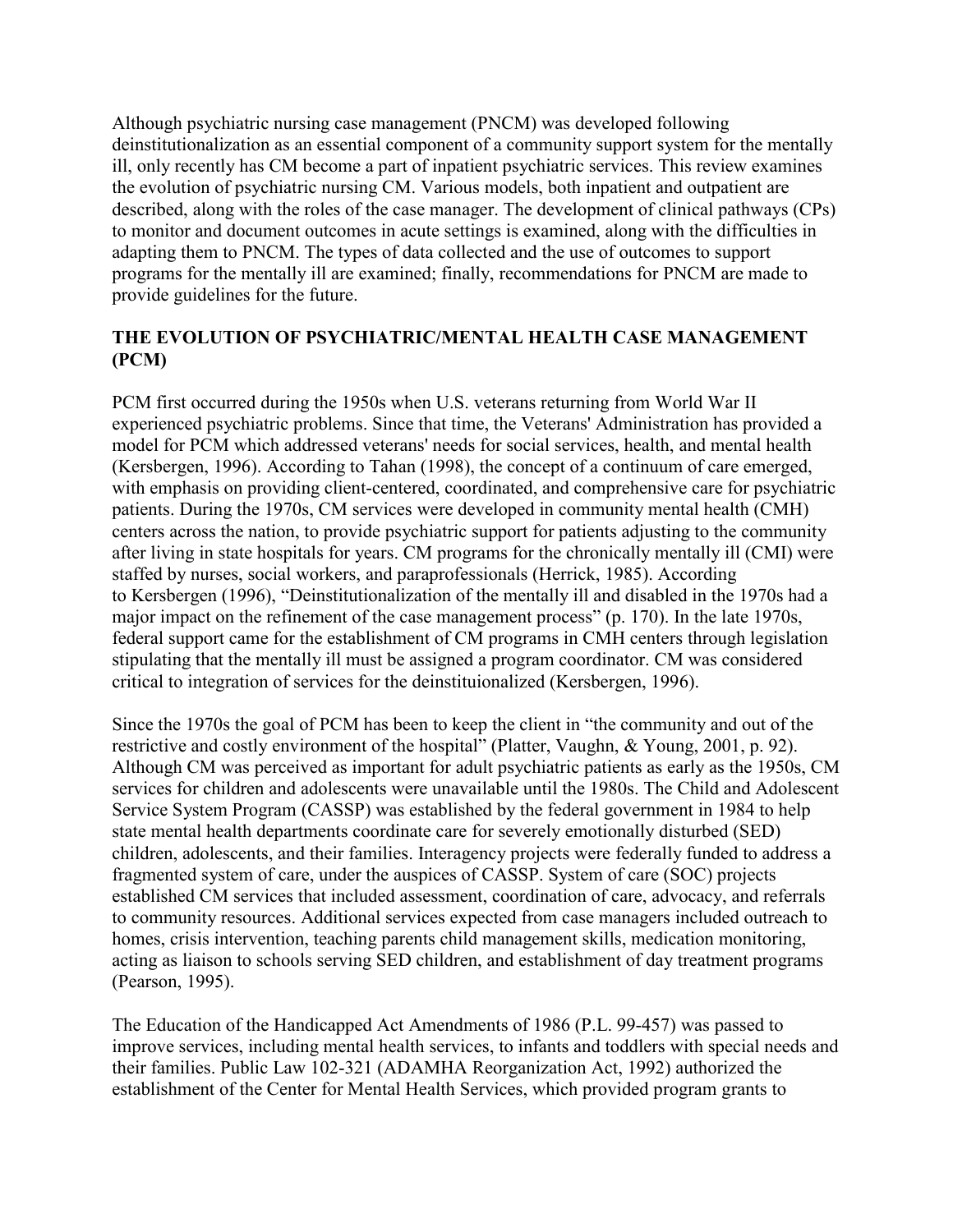establish community-based SOC programs for SED children. The legislation identified CM as a critical component of community based services for families of SED children (Stroul, 1996). Today, SOC, which provides CM services across the continuum of care, is considered best practice for the care of SED children with complex needs (M. Arbuckle, January 20, 2003, personal communication).

## **CASE MANAGEMENT MODELS**

A variety of CM approaches to psychiatric/mental health care for children and families have been tried (Stroul, 1996), and CM models continue to evolve to serve a diverse population of the mentally ill. Huber (2001) has categorized CM models as the following: (a) "within the walls" (acute care), (b) "beyond the walls" (community and continuum of care), (c) "the broker model" (traditional social work model), (d) "the collaborative model" (interdisciplinary model), and (e) "the disease management model" (focused on a population, both within and beyond the walls).

#### **Within-the-Walls Models (Acute Care)**

#### Inpatient PCM Model

Waltham Weston Hospital developed a model of CM that is initiated in the Emergency Department (ED). Every psychiatric patient who arrives at the ED is assigned to a managed care agent (MCA) who performs the original assessment and remains accessible to the patient throughout the hospitalization. The MCA, who may be a psychiatrist, therapist, or other psychiatric clinician, becomes part of the treatment team wherever the patient is assigned. The MCA is expected to meet the immediate needs of the patient and is accountable to and for the patient 24 hours a day, 7 days a week during the hospitalization. The MCA acts as the patient's advocate and makes decisions about the intensity of care with input from other service providers, but is ultimately responsible as the expert on a particular patient's care. The MCA then refers the patient to a variety of services, including crisis intervention, respite care, partial hospitalization, and traditional inpatient care. The MCA acts as a case manager, interacting with the patient, family, other health care providers, and third party payers to obtain access to the appropriate resources. This inpatient model is designed to balance costs and quality. Olsen, Rickles, and Travlik (1995) noted that the advantages of the model are that services are immediately accessible, one person is accountable for the welfare of the patient during the entire hospitalization, and there is an extra layer of support for the patient and family from the MCA, who assists the patient to move as quickly as possible toward a timely discharge.

# **Beyond-the-Walls Models (Community Care/Continuum of Care)**

#### Continuum of Care PCM Model (The Colorado Model)

The Colorado Psychiatric Hospital/University of Colorado Health Sciences Center has developed a PCM model that combines brief solution focused therapy, assertive community treatment (ACT), and family-centered interventions which include family preservation techniques. The continuum of care model provides a bridge between hospital psychiatric care and community care (Platter, Vaughn, & Young, 2001). The model was developed to rapidly reintegrate mentally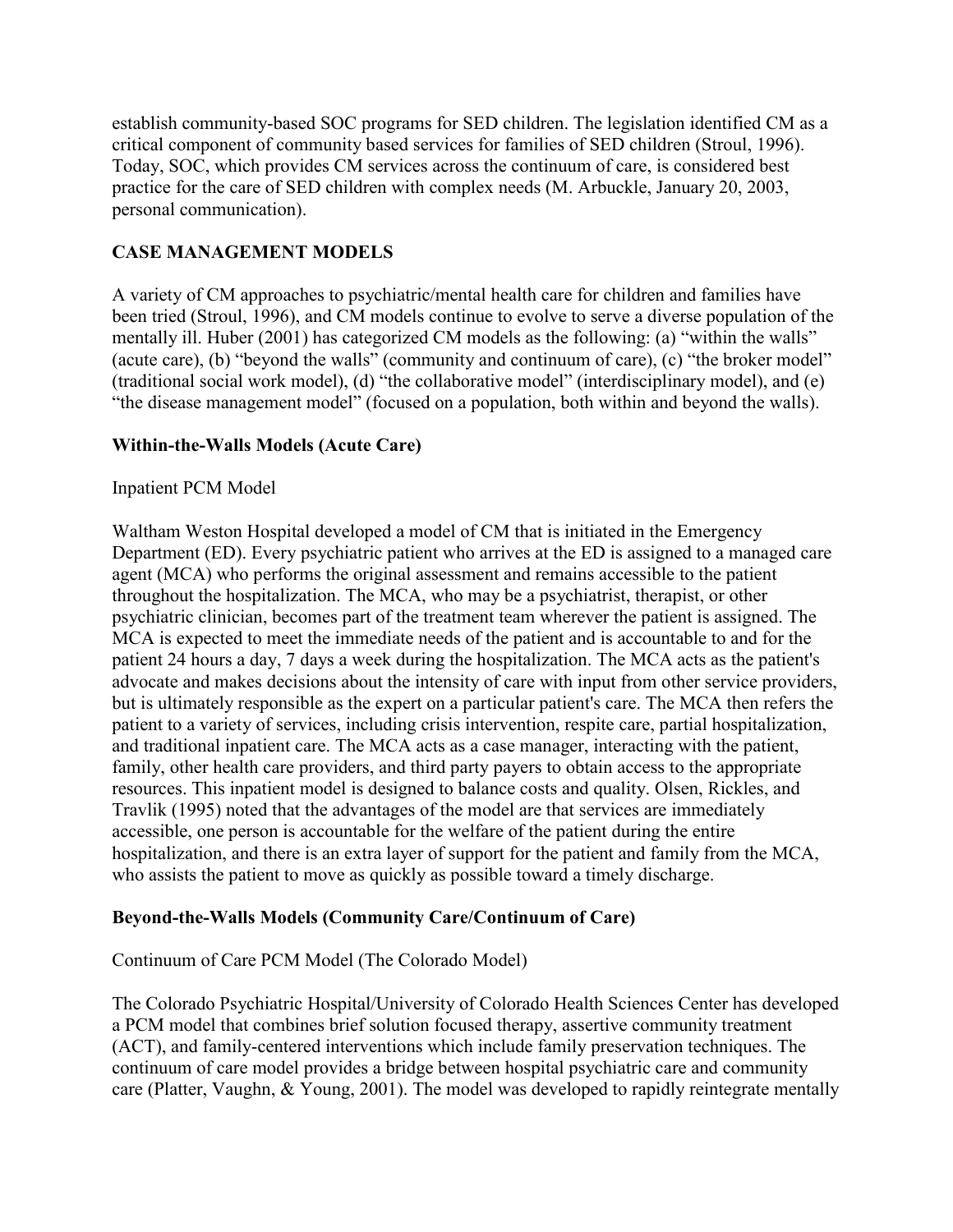ill patients back into the community. The inpatient program includes an intensive inpatient locked setting, a 24-hour open setting, and a partial/day treatment setting that is transitional for those preparing for discharge. Progression through the program is individualized based on the patient's needs (Platter, Vaughn, & Young, 2001). The patient, family, and community members are participants in developing the treatment plan. Therapy focuses on goals, concentrates on concerns that address current circumstances and available resources, builds on individual and family strengths, and supports autonomy (Vaughn, Webster, Orahood, & Young, 1994). Upon hospitalization, a case manager is assigned to partner with a patient in order to guide the patient and family across the continuum of care, from inpatient to outpatient. He or she develops and facilitates the treatment plan, coordinates the efforts of other providers, documents the client's progress, and maintains working relationships with third party payers. Each case manager serves as a hospital/community liaison. The accompanying outpatient program, The High-Intensity Treatment Team, provides a range of therapeutic and rehabilitation services. The PCM continues to be an advocate for the patient from admission to post-discharge (Platter, Vaughn, & Young, 2001).

Most patients have done well with the shorter stay this model provides, but a small percentage have needed longer hospitalization, especially those with acute mania or severe psychotic disorders and those who had toxic reactions to their medications.

## **The Broker Model**

## Community Mental Health (CMH) PCM Models

The original mental health centers established in the 1960s and 1970s used the Broker Model to care for deinstitutionalized psychiatric patients. CMH PCM models have combined the broker model with a disease management model (DMM) to form a psychosocial model to care for the chronically mentally ill (CMI). CMH PCM services include crisis intervention, supportive psychotherapy, family support, medication management, and other non-psychiatric services including housing, vocational training, and rehabilitative services. CMH PCM services are individualized to support independent living. CM provides a safety net or life-line for the CMI and is designed to provide 24-hour care throughout the individual's life span (Corrigan & Garman, 1996; Ford & Beasemoore, 1995; Rohde, 1997).

Scott and Boyd (2001) have described two community-based CM models to care for the CMI, the Program for Assertive Community Treatment Model (PACT) and the Intensive Case Management Model (ICM). Both programs are community-based, but they have lower staff/patient ratios than are usually found in traditional outpatient CMH programs. The PACT Model uses a team approach, while the ICM model uses an individual partnership between the case manager and client. Both models have been able to document decreased rehospitalization. Shorter hospital stays improved housing stability and greater independence, all of which lead to a better quality of life for the client.

#### **Interdisciplinary or Collaborative Models**

A Dyad Model: For an Inpatient CM Team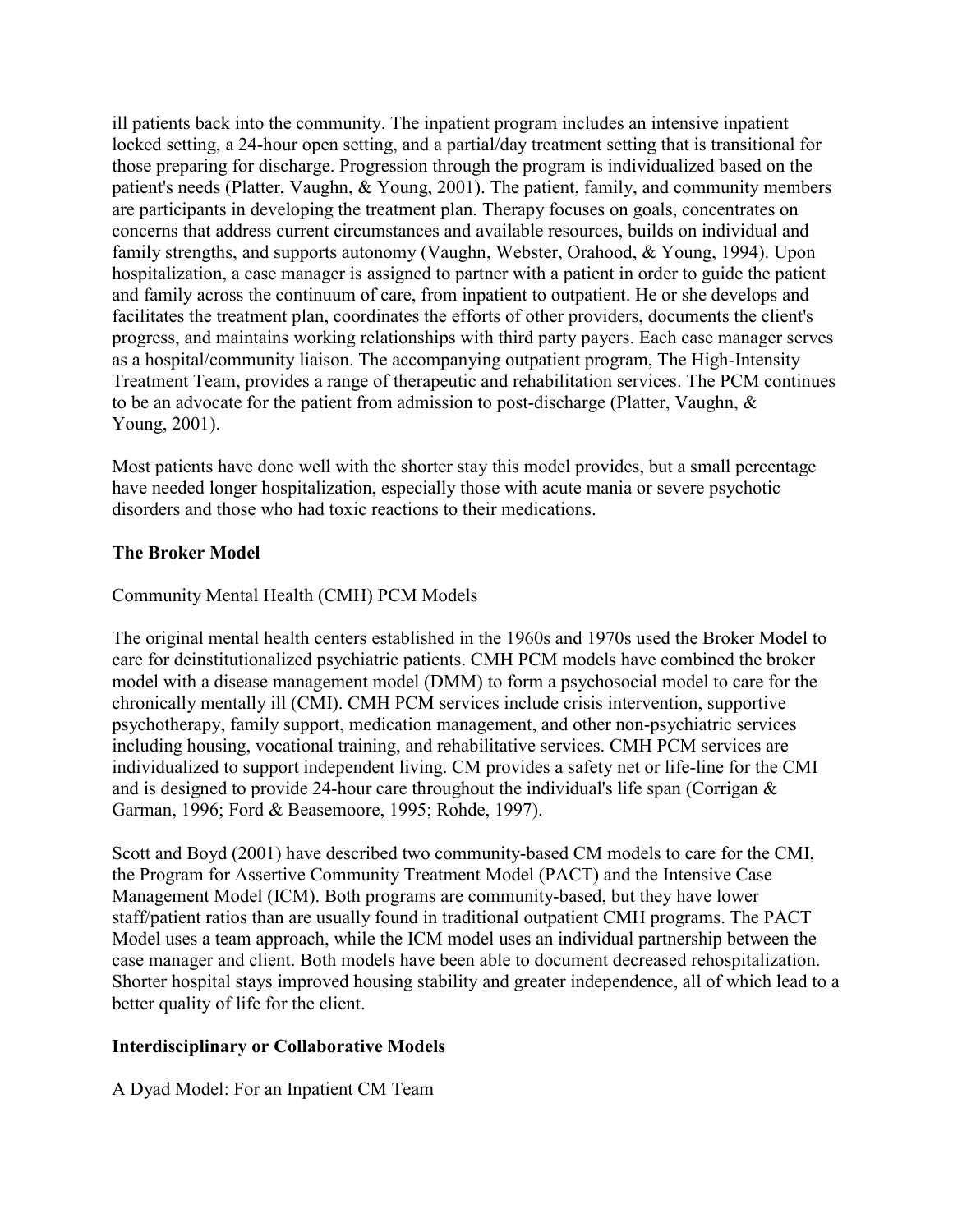In this model, social workers (SWs) and nurses (RNs) form partnerships to manage patients during hospitalization and discharge planning. Each contributes his or her expertise in managing the patient's care. In a southeastern U.S. psychiatric inpatient hospital, a counselor, SW, and a psychiatric RN make up the case management team (Bartlett, Jones, & Herrick, 2003).

## **System of Care (SOC) Model for Severely Emotionally Disturbed Children (SED)**

The SOC model evolved from the original CASSP projects and has developed into a philosophy with core values and principles about "the way in which services should be delivered to children and their families" (Stroul, 1996, p. 3). The SOC model is strength-based. Huber (2001) described a strength-based model as one in which the case manager assists clients to achieve personal goals by helping them to identify, secure, and sustain resources to live and carry out other work and play activities in their home community. SOC core values include the belief that services should be child and family centered, community-based, and culturally competent, and SED children and their families should have a comprehensive network of services across the continuum of care. Further, relationships among agencies should be collaborative in the best interests of the child and family (Stroul, 1996). Treatment should be conducted in the least restrictive setting. The "wraparound" concept, which is integral to the SOC philosophy, includes a set of policies and practices to coordinate services "around" the family, to meet the "specific concerns of children and families with complex needs" (Handron, Dosser, McCammon, & Powell, 1998, p. 68). The goal is for the SED child to remain at home, in school, and in his or her own community. Services are wrapped around the child and family so that children receive holistic care (Handron et al., 1998). The case manager makes referrals and coordinates medical and psychiatric care in order to overcome barriers to care for the child and family. Services may include mental health, public health, medical care, juvenile justice, the schools, social, recreational, or vocational services, substance abuse services, and other services identified by the child and family as important to their welfare.

CM is a unifying factor in the SOC model (Stroul, 1996). Parents are encouraged to actively participate in developing and implementing their child's treatment plan and are considered the experts as to what is best for their child. Extended family members are included in the interdisciplinary CM team, which can be led by any of the mental health disciplines. Collaboration is valued and interagency resources are pooled to address the complex issues of a family with an SED child (Stroul, 1996). CM involves brokering services, collaborating with various disciplines and agencies, ensuring that an adequate treatment plan is developed and implemented, monitoring the child and family's progress, and advocating for the child and family when they are unable to advocate for themselves. Wrapping services around the family enables children to remain at home, which is cost effective, and enhances quality of life for the child and the family. Although the SOC model is currently a community model, it also could be a continuum of care model. The Colorado Model, for example, has elements of SOC values that could easily be incorporated into a continuum of care for children.

# **Health Care Model or Disease Management Model (DMM)**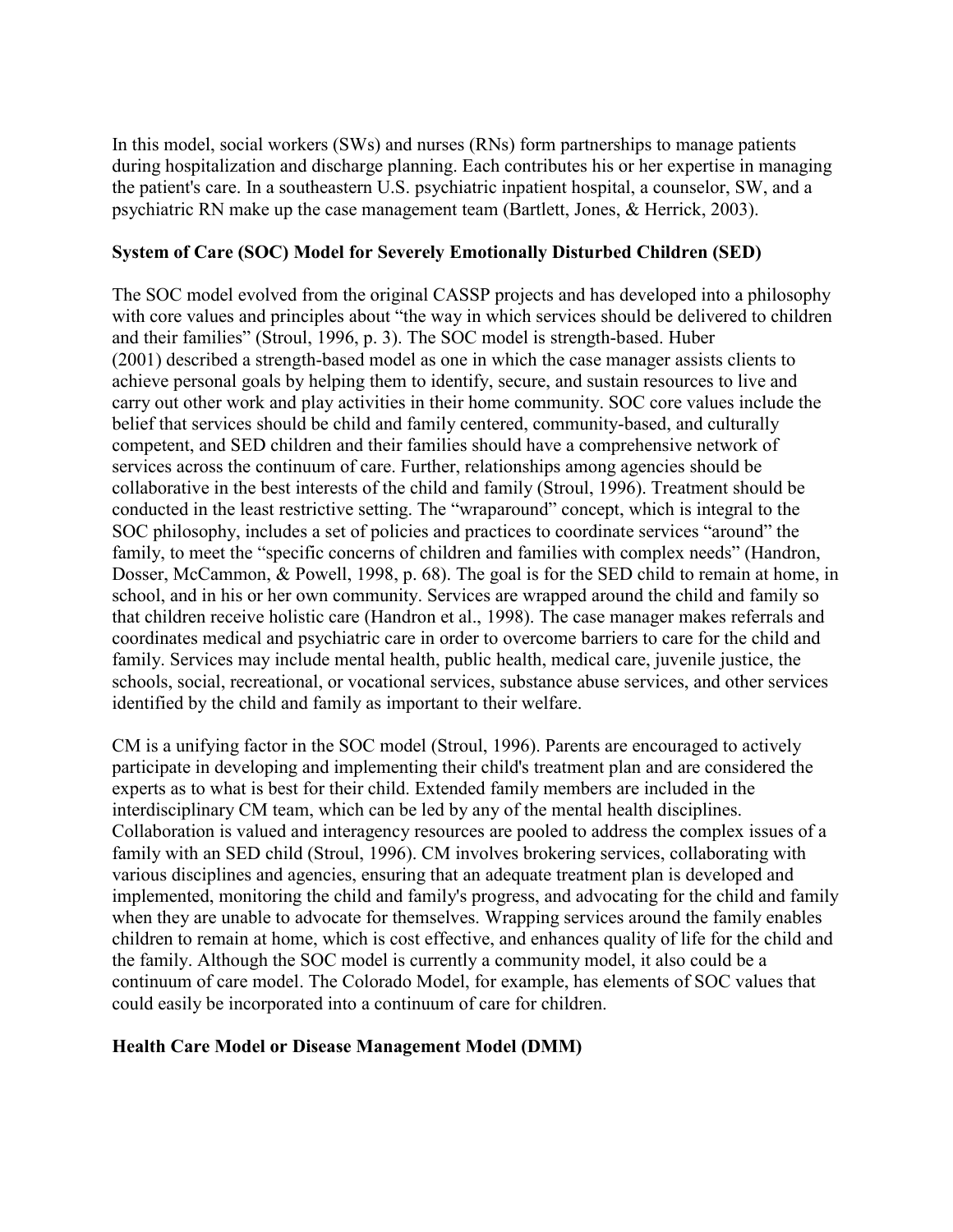The DMM model offers outpatient and rehabilitation programs focused on a specific population over the life span (Huber, 2000). The DMM serves patients who are chronically ill and at risk for high costs, such as chronic obstructive pulmonary disease (COPD) or AIDS. CM may be considered a DMM for the chronically mentally ill, because it focuses on one population and there is a commitment to provide continuity of care across the life span.

# **ROLE OF THE NURSE CASE MANAGER**

The role of the nurse case manager (NCM) depends on the model under which the NCM is operating, organizational goals, the population being served, the setting, and the situation. Conti (1996) found that NCMs working under the Broker Model identified their roles as being a public relator, educator, expeditor, monitor, problem solver, explainer, negotiator, planner, communicator, contractor, recommender, broker, researcher, assessor, documenter, and coordinator. Throughout the literature, CMs have been noted to serve in a variety of roles, as a case finder, planner and broker, change agent, monitor and overseer, coordinator, collaborator, consultant, resource manager, financial advisor, researcher, and lastly, educator (Cohen & Cesta, 2001; Conti, 1996; Mullahy, 1998; Ritter-Teitel, 1996). Few models identify direct care as the responsibility of the case manager. However in rural areas, where there are shortages of health care providers, the case manager may have to wear two hats, one as a care provider and the other as a care coordinator (Brown & Herrick, 2002). Some private health care organizations have hired mental health professionals to serve both as therapists and case managers in psychiatric managed care settings (Thomas, Dubovsky, & Cox-Young, 1996). Bushy (2003) noted that often "by default nurses who work in home health, community mental health and social services are expected to assume case management responsibilities" (p. 221). Huber (2001) suggested that the NCM is pivotal to "overseeing critical paths, facilitating interventions, and coordinating activities" (p. 266).

# **CLINICAL PATHWAYS (CP) IN PSYCHIATRIC NURSING CASE MANAGEMENT (PNCM)**

A clinical pathway (CP) or critical pathway is a "multidisciplinary management tool that depicts important events that should take place on a day-by-day sequence" (Powell, 1996, p. 364). The CP was developed in 1985 by the New England Medical Center as part of its CM program, to identify expected patient outcomes within specified time frames (Hampton, 1993). Another label for this process is the Multidisciplinary Action Plan (MAP) (Cohen & Cesta, 1997). As in other settings, the CP for PCM is defined as a "tool for case management to organize, sequence, and time the major interventions for patients" (Chan & Wong, 1999, p. 146). Unfortunately, CPs for psychiatric patients are still rare and the literature on clinical pathways in psychiatric case management is limited to 'how to develop a CP.' Several authors have used models developed for acute care, primarily surgery or orthopedics, to develop CPs for psychiatric care. These authors noted, however, that adapting the CP from surgery to psychiatry was not easy (Hancock & Sherer, 2000).

CPs have not been developed in psychiatry primarily because of the variability of psychiatric patients who have the same diagnosis. For example, Jones (2001) has noted that the "diagnosis of schizophrenia does not lend itself easily to predicting care and treatment within a care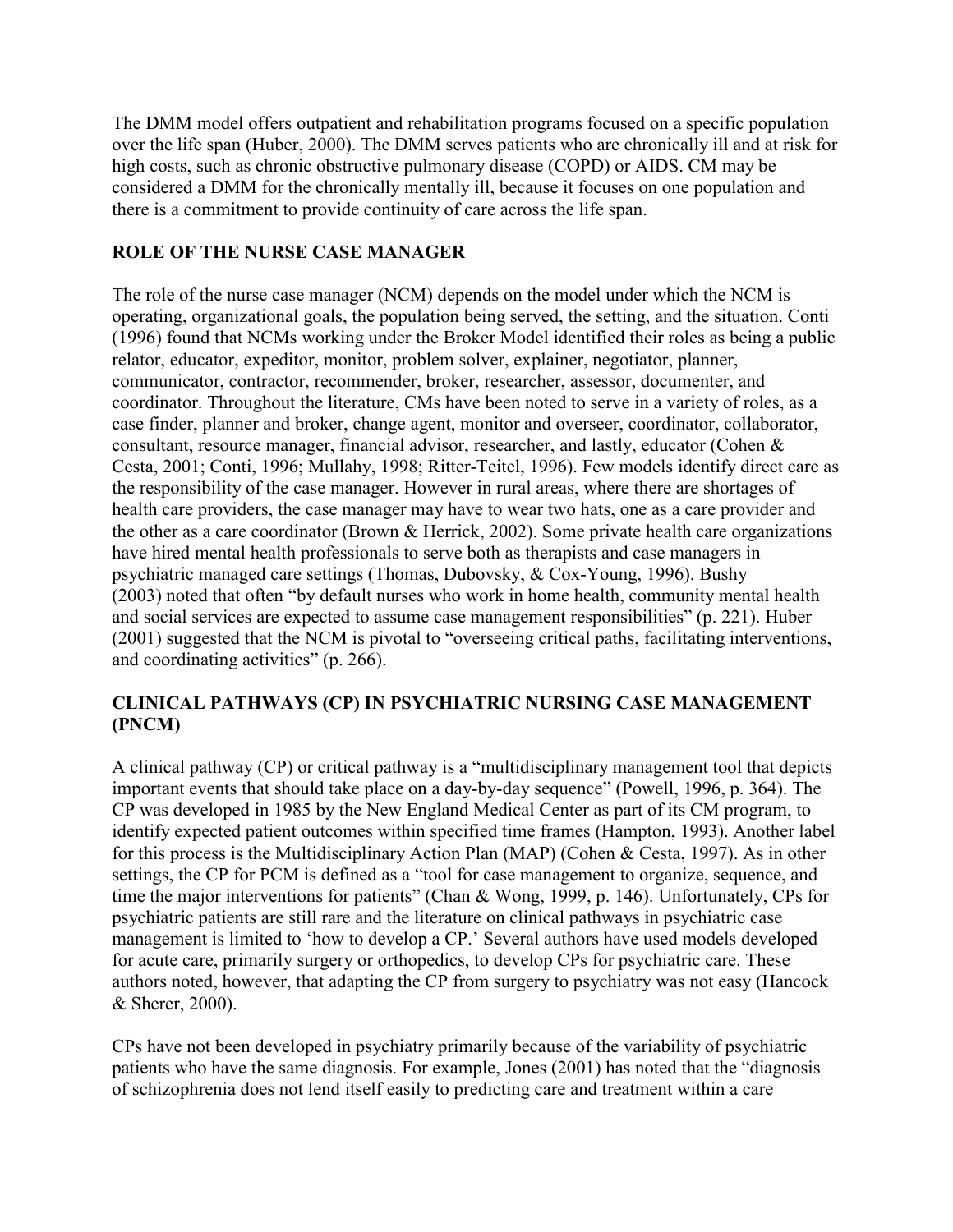pathway framework" (p. 58). Nevertheless, the goals for psychiatric CPs are similar to those for other specialties, that is, to (a) ensure the best outcomes, including decreasing costs and length of stay (LOS) and improving the quality of care; (b) promote interdisciplinary collaboration; (c) standardize care by increasing consistency and tracing variances in order to decrease them; (d) facilitate coordinated services in order to enhance the continuity of care; (e) optimize the use of resources; and (f) improve documentation.

CPs have been developed to care for patients with schizophrenia by Chan and Wong (1999) in Hong Kong and Jones (2001) in England. Dunn, Rodriguez, and Novak (1994) developed the "Coor-Plan" (p. 25), a CP that addressed four psychiatric disorders commonly found in adults and children. Their focus was on both stage of life and diagnosis. Each diagnosis was associated with a "problem statement, outcome criteria and interventions that could be selected by the staff to formulate a plan of care" (p. 26). Local and national norms for diagnostic category and age group were used as benchmarks for determining LOS. Bultema, Mailliard, Getzfrid, Lerner, and Colone (1996) developed a CP for depression with suicidal and homicidal ideation and inability to perform self-care activities. Brown, Griepp, Buckley, James, and VanderMolen (1998) developed a system and process-focused care map that was divided into three phases with a specified number of days, behavioral expectations, and a list of responsibilities of each team member for each phase. The goal was to "help staff identify universal and individual goals and assist in keeping patients progressing at an optimal rate" (p. 35). Hancock and Sherer (2000) developed a generic CP for any psychiatric patient and four other CPs that were diagnostically related—for dementia, depression, detoxification, and psychosis.

### **Improved Outcomes as a Result of CP Utilization**

Several beneficial outcomes of CPs for PCM have been identified. These include (a) improved quality of care, (b) decreased LOS, (c) improved interdisciplinary collaboration, (d) increased consistency as a result of standardizing care, (e) enhanced continuity of care, (f) better use of resources, and (g) improved documentation (Chan & Wong, 1999; Dunn, Rodriquez, & Novak, 1994; Hancock & Sherer, 2000).

Dunn, Rodriquez, and Novak (1994) reported improved patient care outcomes and a decrease of eight days in LOS, over a period of a year after implementing the Coor Plan. Bultema et al. (1996) also reported a decreased LOS using a CP for depression. Hancock and Sherer (2000) found that targeted behaviors identified on their CP decreased in severity and concluded that the patient's quality of life improved as the quality of care improved. Chan and Wong (1999) noted that nurses perceived that the quality of their care improved, as reflected in an increase in their patients' functioning. Patients also reported that they were more satisfied with their care. Chan and Wong also documented nurses' increased satisfaction with autonomy and professional status.

Dunn et al. (1994) and Hancock and Sherer (2000) found improved interdisciplinary collaboration and education through the use of CPs. Chan and Wong (1999) said that the CP promoted the use of a common language and thus team members developed a better understanding of each other's responsibilities. Several authors have noted an increase in the consistency of care with the use of CPs. Hancock and Sherer (2000) found that staff were able to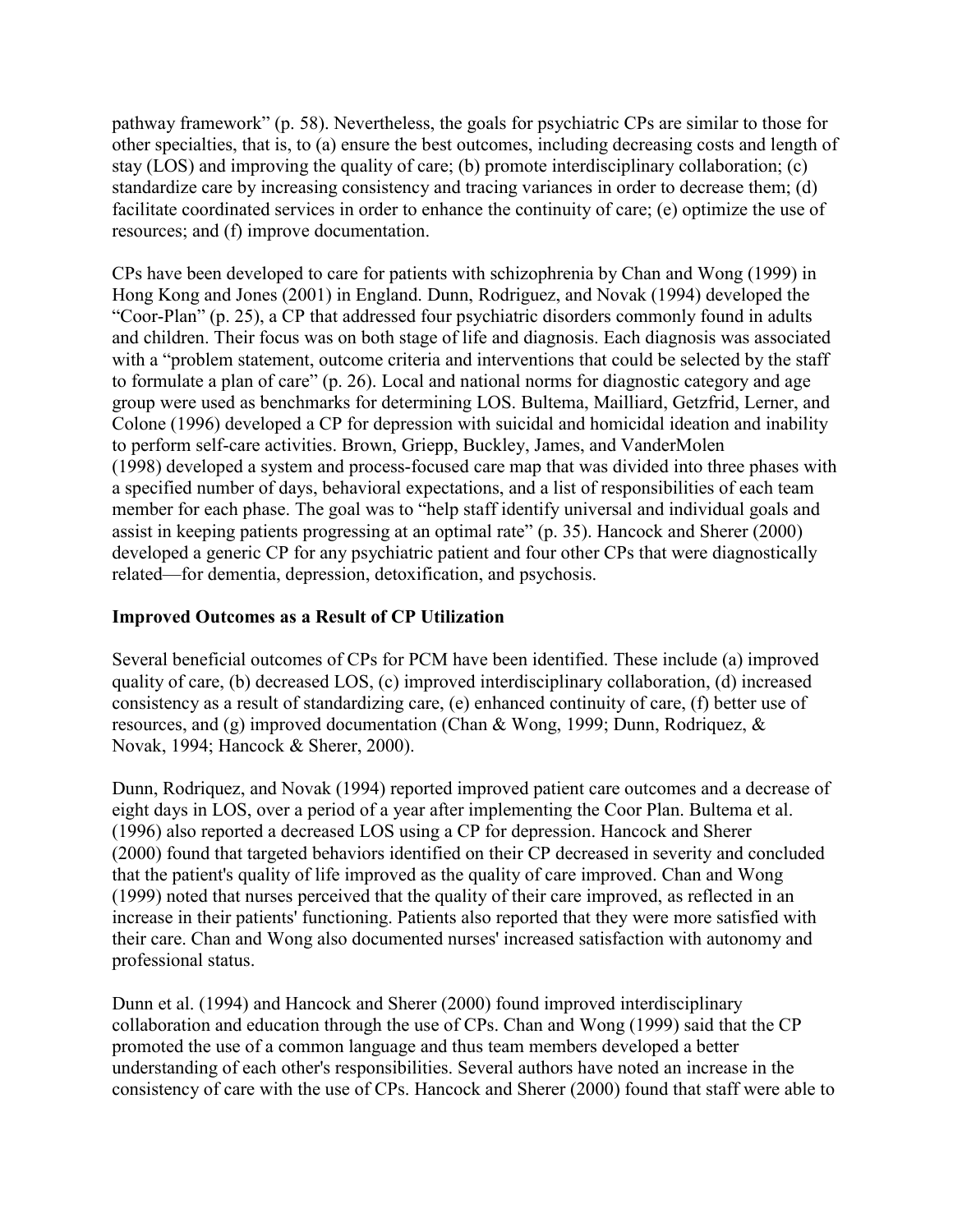establish predictable patterns of care for specific patient groups while still individualizing care, and as a consequence there was a decrease in variation among providers. Chan and Wong (1999) concluded that nurses were better able to implement interventions and achieve desirable outcomes within a specified timeframe. Dunn et al. (1994) reported better documentation of "detours" which improved staff accountability. Care delivery was documented on the CP by superimposing actual occurrences over desired ones, which provided immediate feedback.

Use of CPs also helped case managers optimize resources, using the most appropriate resources for each phase during the course of care. Nurses were more aware of resource utilization by using the CP (Chan & Wong, 1999). Brown et al. (1998) concluded that the CP is a "viable tool for enhancing patient care and optimizing resource use" (p. 35). However, since most of the reports on CPs are anecdotal, more systematic studies are needed to examine the advantages of using the CP in psychiatric mental health care.

# **OUTCOMES MANAGEMENT**

Outcomes management involves determining the effectiveness of care, identifying interventions to improving patients' health status, determining costs, and identifying barriers to improving access to care (Farnsworth & Biglow, 1997; Zander, 1988). In a study to evaluate advanced practice in psychiatric nursing, Barrell, Merwin, and Poster (1997) provided a summary of tools that may be used to measure outcomes in advanced psychiatric nursing (APN) and NCM. These outcomes can be divided into two categories: the first is cost, which includes LOS, recidivism and emergency room visits, access to care, and use of resources; the second category is quality, which includes quality of life, functional status, patient satisfaction, and symptom management (Ethridge, 1989; Mateo & Newton, 2002; Robinson, Robinson, & Lewis 1992). The most frequent positive outcomes found in PCM studies included reduced LOS and recidivism rates, improved functioning, including returning to work for some patients, and greater medication compliance. These outcomes added up to cost savings (Holloway, Oliver, Collins, & Carson, 1995; Malone, Workneh, Butchart, & Clark, 1999; Thomas, Dubovsky, & Cox-Young; 1996; Thomas et al., 1997).

It is difficult to document positive outcomes when psychiatric patients are persistently and chronically ill. For example, patients who have periodic bouts of psychosis or severe depression frequently suffer from the side effects of medication; they repeatedly stop taking the medications and then experience an exacerbation of symptoms, necessitating readmission to the hospital. Measuring quality of life for these chronically mentally ill patients is difficult. However, symptom reduction, decreases in self-destructive acts, improved functioning, and living independently in the community or with families are all positive. Malone, Workneh, Butchart, and Clark (1999) also reported improved social support for participants who attended a group CM program for mentally ill veterans.

A number of positive outcomes have been identified in SOC, including: (a) fewer child hospitalizations and decreased LOS; (b) fewer out-of-home placements and for children placed outside of the home, more likelihood of remaining in their communities; (c) improved behaviors and school performance; (d) fewer contacts with law enforcement, fewer incarcerations and days in detention; (e) decreased high risk behaviors, including sexual behaviors; (f) increased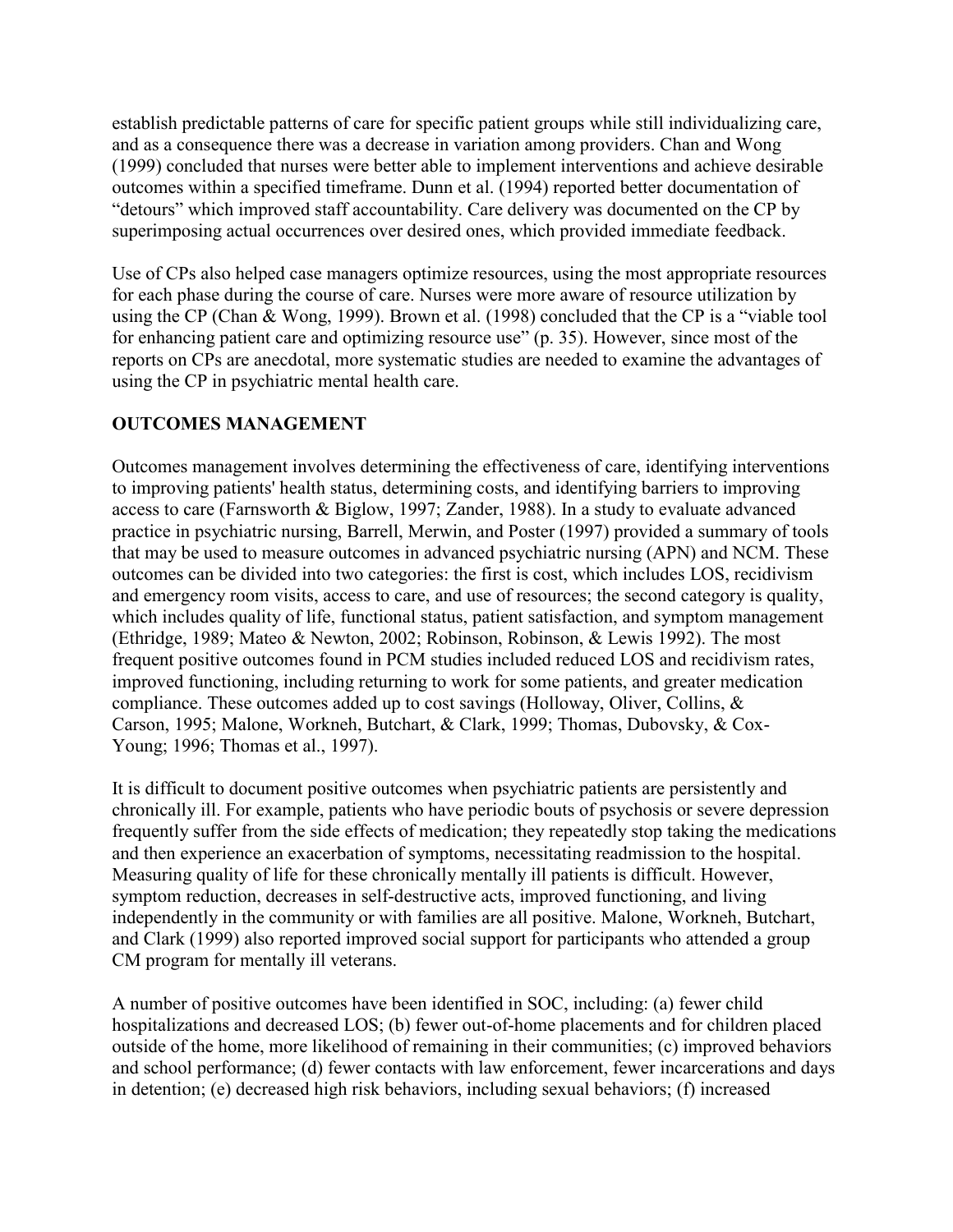children's and parents' satisfaction with their care; and (g) reduced costs (Rogers, 2003; Stroul, 1996).

# **CONCLUSION**

This review of psychiatric case management suggests that (a) PCM needs to adapt and refine CPs to better document interventions and outcomes, (b) reliable and valid tools to assess outcomes must be developed, (c) outcomes studies must be rigorously conducted, (d) comparative studies of CM programs should be conducted to determine the most cost effective quality care, and (e) systematic multi-site research must be a priority for the future.

CM appears to have a bright future but outcomes management must be continual to verify its importance. Case managers must see changes as challenges and opportunities to grow, knowing that the quality of health care is improved through their efforts. At a recent CM meeting, the speaker commented in an off handed way: "If you cannot manage change, you do not belong in CM" (personal communication, The American Case Management Association, Winston Salem, October 24, 2003).

The authors thank Elizabeth Tornquist for her review and helpful comments of an earlier draft of this manuscript. We also thank Rebecca Bernhagen-Jones for her contribution to the development of this paper as part of a case management class project.

# **REFERENCES**

ADAMHA Reorganization Act, PL 102–321, July 10, 1992. Title 42, U.S.C. 201 et seq: *U.S. Statutes at Large*. 106: 323

Barrell L. M., Merwin E. I., Poster E. C.. 1997. Patient outcomes used by advanced practice psychiatric nurses to evaluate effectiveness of practice. Archives of Psychiatric Nursing. 11(4)184–197.

Bartlett T. R., Jones R., Herrick C. A.. 2003, April. A comparison study of psychiatric nurse case management between inpatient and outpatient settings, Presented to the International Society of Psychiatric Mental Health Nurses. Charleston, S.C.

Brown S. W., Griepp A. Z., Buckley S., James A., VanderMolen N.. 1998. Process-oriented critical pathways in inpatient psychiatry: Our first year. Journal of Psychosocial Nursing. 36(6)31–36

Brown H. N., Herrick C. A.. 2002, April-May. From the guest editors—Rural America: A call for nurses to address mental health issues. Issues in Mental Health Nursing. 23: 183–189

Bultema J. K., Mailliard L., Getzfrid M. K., Lerner R. D., Colone M.. 1996. Geriatric patients with depression: Improving outcomes using a multidisciplinary clinical path model. Journal of Nursing Administration. 26(1)31–38.

Bushy A.. 2003. Case management: Considerations for working with diverse rural client systems. Lippincott's Case Management. 8(5)214–223.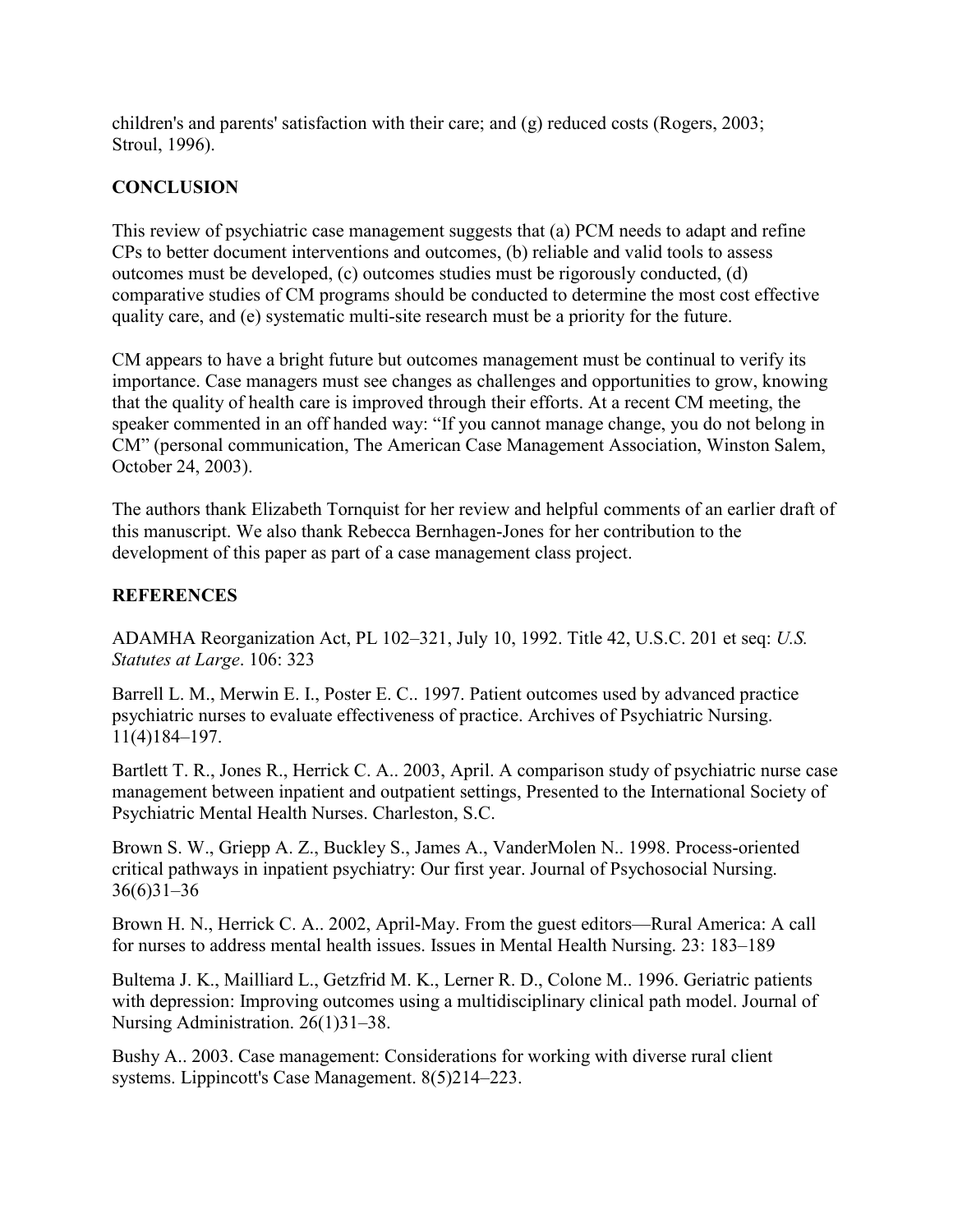Chan S. W., Wong K.. 1999. The use of critical pathways in caring for schizophrenic patients in a mental hospital. Archives of Psychiatric Nursing. 13(3)145–153.

Cohen E. L., Cesta T. G.. 1997; Nursing case management: From concept to evaluation, (2nd ed.), St Louis, Mosby

Cohen E. L., Cesta T. G.. 2001; Nursing case management: From essentials to advanced practice applications, (3rd ed.), St Louis, Mosby

Conti R. M.. 1996. Nurse case manager roles: Implications for practice and education. Nursing Administration Quarterly. 21(1)67–81.

Corrigan P. W., Garman A. N.. 1996. Case management for individuals with severe and persistent psychiatric disorders. S. S., Blancett, D. L., Flarey. Case studies in nursing case management. Health care delivery in a world of managed care. pp. 334–353, Gaithersberg, MD, An Aspen Publication

Dunn J., Rodriquez D., Novak J.. 1994. Promoting quality mental health care delivery with critical path care plans. Journal of Psychosocial Nursing. 32(7)25–29

Education of the Handicapped Act Amendments, PL 99–457, October 8, 1986. Title 20, U.S.C. 1400 et seq:. U.S. Statutes at Large. 100: 1145–1177

Ethridge P.. 1989. Professional nursing care management improves, quality, access and costs. Nursing Management. 20(3)30–34.

Farnsworth B. J., Biglow A. S.. 1997. Psychiatric case management. J., Haber, B., Krainovich-Miller, A. L., McMahon, P. Price, Hopkins. Comprehensive psychiatric nursing, 5th ed., pp. 318–331, St Louis, C.V., Mosby

Ford R., Beasemoore A.. 1995. Providing a safety net: Case management for people with a serious mental illness. Journal of Mental Health. 4(1)12–16

Hampton D. C.. 1993. Implementing a managed care framework through care maps. Journal of Nursing Administration. 23(5)21–27.

Hancock C. K., Sherer A. P.. 2000. Taking the path less traveled. Nursing Management. 31(9)60–64.

Handron D. S., Dosser, Jr., D. A., McCammon S. L., Powell J. Y.. 1998. "Wraparound"—The wave of the future. Theoretical and professional practice: Implications for children and families with complex needs. The Journal of Family Nursing. 4(1)65–86

Herrick C. A.. 1985; The role of the community mental health nurse in Illinois, Unpublished doctoral dissertation. Southern Illinois University at Carbondale.

Holloway F., Oliver N., Collins E., Carson J.. 1995. Case management: A critical review of the outcomes literature. European Psychiatry. 10: 113–128

Huber D. L.. 2000. Case management. D. L., Huber. Leadership and nursing care management, 2nd ed., pp. 549–570, Philadelphia, W.B., Saunders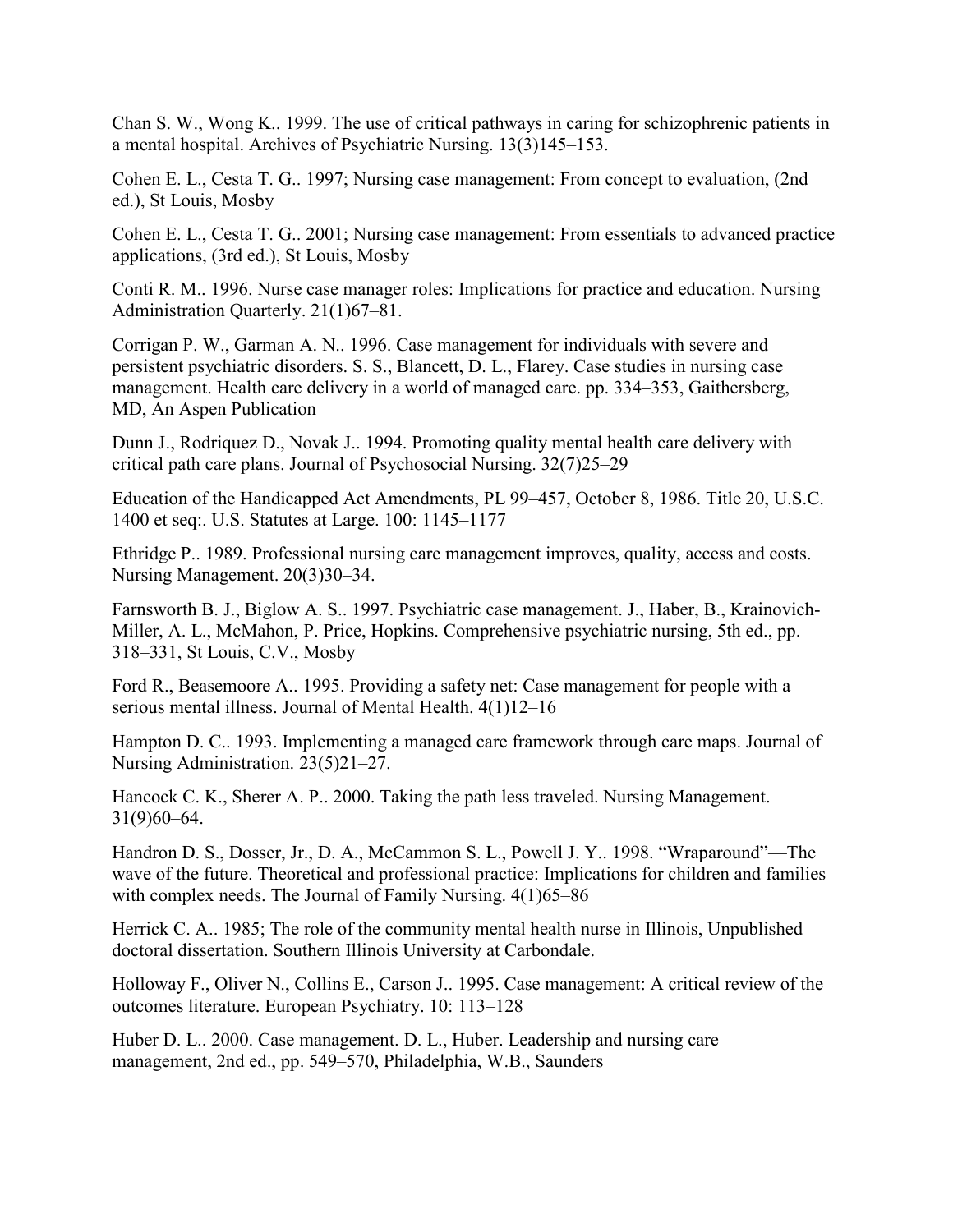Huber D. L.. 2001. The diversity of case management models. Lippincott's Case Management. 5(6)248–255

Jones A.. 2001. Hospital care pathways for patients with schizophrenia. Journal of Clinical Nursing. 10: 58–69.

Kersbergen A. L.. 1996, August. Case management: A rich history of coordinating care to control costs. Nursing Outlook. 44: 169–172

Malone S. B., Workneh F., Butchart J., Clark C. M.. 1999. Team case management of chronically mentally ill veterans: A group therapy approach. Nursing Case Management. 4(3)158–166.

Mateo M. D., Newton C.. 2002. Designing measurements to assess case management outcomes. Lippincott's Case Management. 7(6)261–266.

Mullahy C. M.. 1998; The case manager's handbook, (2nd ed.), Gaithersburg, MD, Aspen

Olsen D., Rickles J., Travlik K.. 1995. A treatment-team model of managed mental health care. Psychiatric Services. 46(3)252–256.

Pearson G.. 1995. Pervasive developmental disorders. B. S., Johnson. Child, adolescent, and family psychiatric nursing. pp. 270–284, Philadelphia, J.B., Lippincott

Platter B. K., Vaughn K., Young B. C.. 2001. The Colorado Psychiatric Health Case Management Model: An innovative approach to client-centered care. E. L., Cohen, T. G., Cesta. Nursing case management, 3rd ed., pp. 91–126, St. Louis, CV, Mosby

Powell S. K.. 1996. Glossary. S. K., Powell. A practical guide to success in managed care. pp. 363–371, Philadelphia, Lippincott

Ritter-Teitel J.. 1996. New challenges and opportunities in integrated health care system. D. L., Flarey, S. S., Blancett. Handbook of nursing case management. pp. 46–47, Gaithersburg, MD, Aspen

Robinson J. A., Robinson K. J., Lewis D. J.. 1992. Balancing quality of care and costeffectiveness through case management. ANNA Journal. 19(2)182–187.

Rogers K.. 2003. Guildford County's System of Care: The grant ended but the journey continues … Greensboro, NC: Center for the Study of Social Issues, University of North Carolina at Greensboro, Presented to participants and distinguished guests, October, 24, 2003. Guilford Center, Greensboro, N.C.

Rohde D.. 1997. The evolution of community mental health case management. Considerations for clinical practice. Archives in Psychiatric Nursing. 11(6)332–339

Scott J., Boyd M.. 2001. Outcomes of community-based nurse case management programs. E. L., Cohen, T. G., Cesta. Nursing case management from essentials to advanced practice applications, 3rd ed., pp. 127–138, St Louis, C.V., Mosby

Stroul B. A.. 1996; Children's mental health: Creating Systems of Care in a changing society. Baltimore, Brookes Publishing Co.